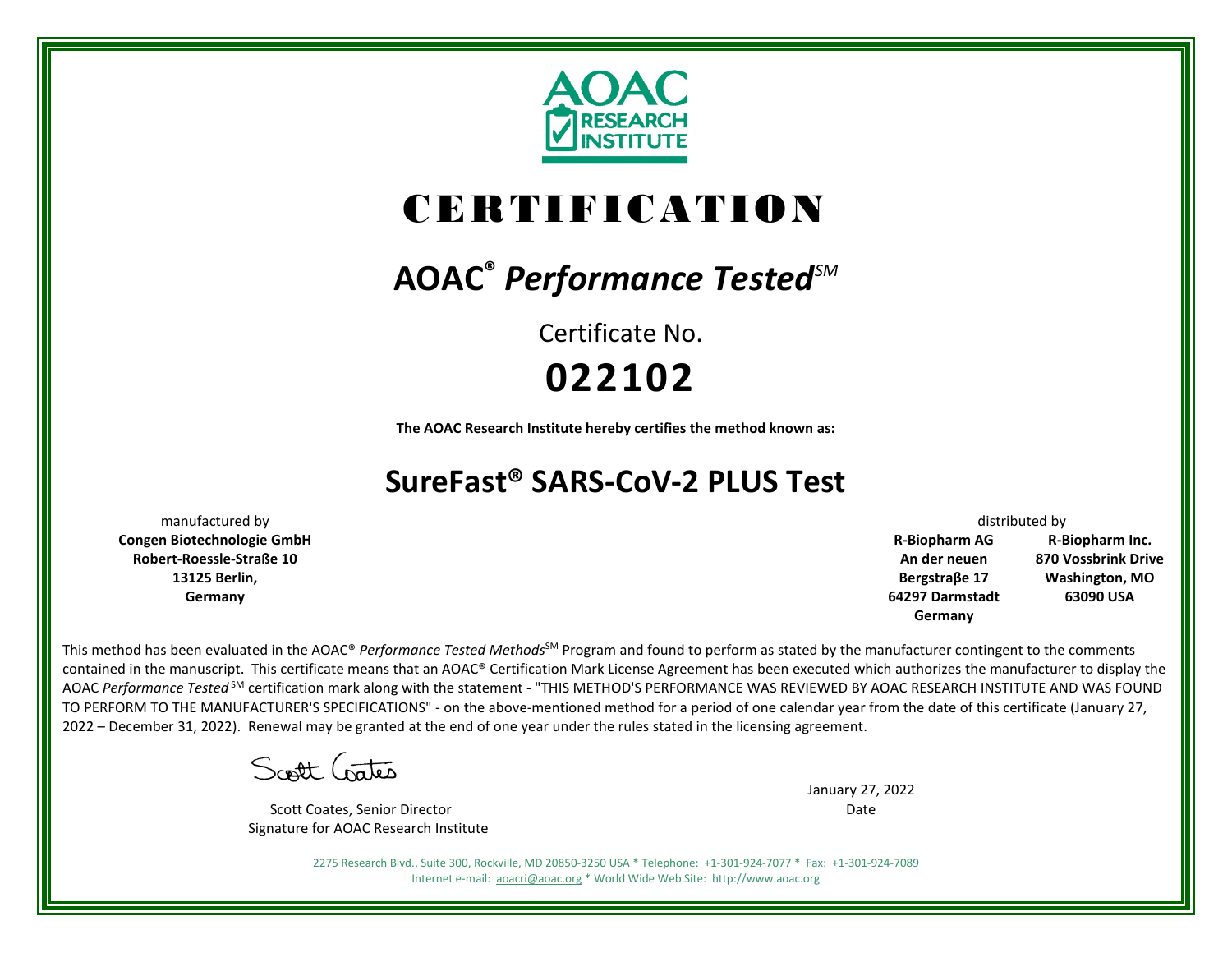| <b>METHOD AUTHORS</b><br>R-Biopharm AG and R-Biopharm Inc.: Markus Lacorn, Martin Mehl,<br><b>Caroline Knoll, and Patricia Meinhardt</b>                                                                                    | <b>SUBMITTING COMPANIES</b><br>R-Biopharm AG<br>An der neuen Bergstrasse 17<br>64297 Darmstadt Germany<br>and<br>R-Biopharm Inc.<br>870 Vossbrink Drive<br>Washington, MO 63090 USA                                                                                                                                                                                      | <b>MANUFACTURING COMPANY</b><br>Congen Biotechnologie GmbH<br>Robert-Roessle-Straße 10<br>13125 Berlin,<br>Germany |  |  |  |  |
|-----------------------------------------------------------------------------------------------------------------------------------------------------------------------------------------------------------------------------|--------------------------------------------------------------------------------------------------------------------------------------------------------------------------------------------------------------------------------------------------------------------------------------------------------------------------------------------------------------------------|--------------------------------------------------------------------------------------------------------------------|--|--|--|--|
|                                                                                                                                                                                                                             |                                                                                                                                                                                                                                                                                                                                                                          |                                                                                                                    |  |  |  |  |
| <b>METHOD NAME</b><br>SureFast® SARS-CoV-2 PLUS Test                                                                                                                                                                        | <b>CATALOG NUMBERS</b><br>SureFast® SARS-CoV-2 PLUS F7110; SureFast® Prep F1051; SureFast® PCR 7710                                                                                                                                                                                                                                                                      |                                                                                                                    |  |  |  |  |
| <b>INDEPENDENT LABORATORY FOR R-BIOPHARM</b><br>MICOBAC <sup>®</sup> Labs<br>640 Spence Lane Suite 121<br>Nashville, TN 37217 USA<br><b>INDEPENDENT LABORATORY</b><br>MRIGIobal<br>425 Volker Blvd<br>Kansas City, MO 64100 | <b>AOAC EXPERTS AND PEER REVIEWERS</b><br>William Burkhardt <sup>1</sup> , Jacquelina Woods <sup>2</sup> , John SantaLucia <sup>3</sup><br><sup>1</sup> United States Food and Drug Administration, College Park, MD, USA<br><sup>2</sup> United States Food and Drug Administration, Dauphin Island, AL, USA<br><sup>3</sup> Wayne State University, Ann Arbor, MI, USA |                                                                                                                    |  |  |  |  |
|                                                                                                                                                                                                                             |                                                                                                                                                                                                                                                                                                                                                                          |                                                                                                                    |  |  |  |  |
| <b>APPLICABILITY OF METHOD</b><br>Analytes - SARS-CoV-2 virus<br>Matrixes - Stainless steel surface (2" by 2" swab)                                                                                                         | <b>REFERENCE METHOD</b><br>Centers for Disease Control and Prevention (2020). CDC 2019-Novel<br>Coronavirus (2019-nCoV) Real-Time RT-PCR Diagnostic Panel. Revision 5. (2)                                                                                                                                                                                               |                                                                                                                    |  |  |  |  |
| Performance claims - Performance comparable to the U.S. Centers for<br>Disease Control and Prevention 2019-Novel Coronavirus Real-Time RT-PCR<br>Diagnostic Panel, Revision 04 (2).                                         |                                                                                                                                                                                                                                                                                                                                                                          |                                                                                                                    |  |  |  |  |
|                                                                                                                                                                                                                             |                                                                                                                                                                                                                                                                                                                                                                          |                                                                                                                    |  |  |  |  |
|                                                                                                                                                                                                                             |                                                                                                                                                                                                                                                                                                                                                                          |                                                                                                                    |  |  |  |  |
| <b>ORIGINAL CERTIFICATION DATE</b><br><b>February 10, 2021</b>                                                                                                                                                              | <b>CERTIFICATION RENEWAL RECORD</b><br>Renewed annually through December 2022.                                                                                                                                                                                                                                                                                           |                                                                                                                    |  |  |  |  |
| <b>METHOD MODIFICATION RECORD</b><br>September 2021<br>1.                                                                                                                                                                   | <b>SUMMARY OF MODIFICATION</b><br>1. Granted PTM status from ERV.<br>Under this AOAC® Performance Tested <sup>SM</sup> License Number, 022102 this<br>method is distributed as:<br>SureFast <sup>®</sup> Salmonella ONE                                                                                                                                                  |                                                                                                                    |  |  |  |  |
| Under this AOAC® Performance Tested <sup>SM</sup> License Number, 022102 this<br>method is distributed by:<br>R-Biopharm-AG                                                                                                 |                                                                                                                                                                                                                                                                                                                                                                          |                                                                                                                    |  |  |  |  |

#### **PRINCIPLE OF THE METHOD (1)**

The SureFast® SARS-CoV-2 PLUS is a real-time RT-PCR for the direct, qualitative detection of intact novel coronavirus (SARS-CoV-2) RNA from stainless steel swab samples. Each reaction contains an Internal Control RNA (ICR, consisting of MS2-bacteriophage) as an internal control of sample preparation procedure and to monitor possible PCR-inhibition. The RT-qPCR assay can be performed with commonly used real-time PCR instruments, equipped for detection of two fluorescence emissions at the channels FAM and VIC/HEX simultaneously.

#### **DISCUSSION OF THE VALIDATION STUDY (1)**

Results from the POD analysis demonstrated that the the SureFast SARS-CoV-2 RT-PCR better at detecting low concentrations (2 x 10<sup>3</sup> GU/ 2" x 2" test surface) of deposited SARS-CoV-2 on a stainless steel surface compared to the CDC reference method when using the same swabbing sample preparation and swabbing procedure for the both the RT-qPCR primers and probes of the candidate method and the reference method.

The *in silico* analysis of the primers and probes utilized in the SureFast SARS-CoV-2 RT-PCR test method are specific and sensitive enough (99.99% binding of the oligomer and the target binding region) to detect low levels of SARS-CoV-2 without exhibiting false negatives when compared to the CDC reference method. The high level of specificity could be due to the novel single target assay (E gene) requirement of the SureFast SARS-CoV-2 RT-PCR test method in comparison to the doubletarget assay (N1 and N2 SARS-CoV-2 gene targets) of the CDC reference method. Competition in amplification efficiency between two targets and/or RNA degradation on surfaces may contribute to a single target assay readily detecting one target over a double-target assay. Another possibility for the SureFast SARS-CoV-2 PLUS RT-PCR test method providing better results that the CDC reference method may be due to the difference in swabs used. The swab in the SureFast method may have better recovery of the virus from the stainless steel surface; since there is no prescribed swabbing method in the CDC reference method it is unknown what role the swab material plays in virus recovery.